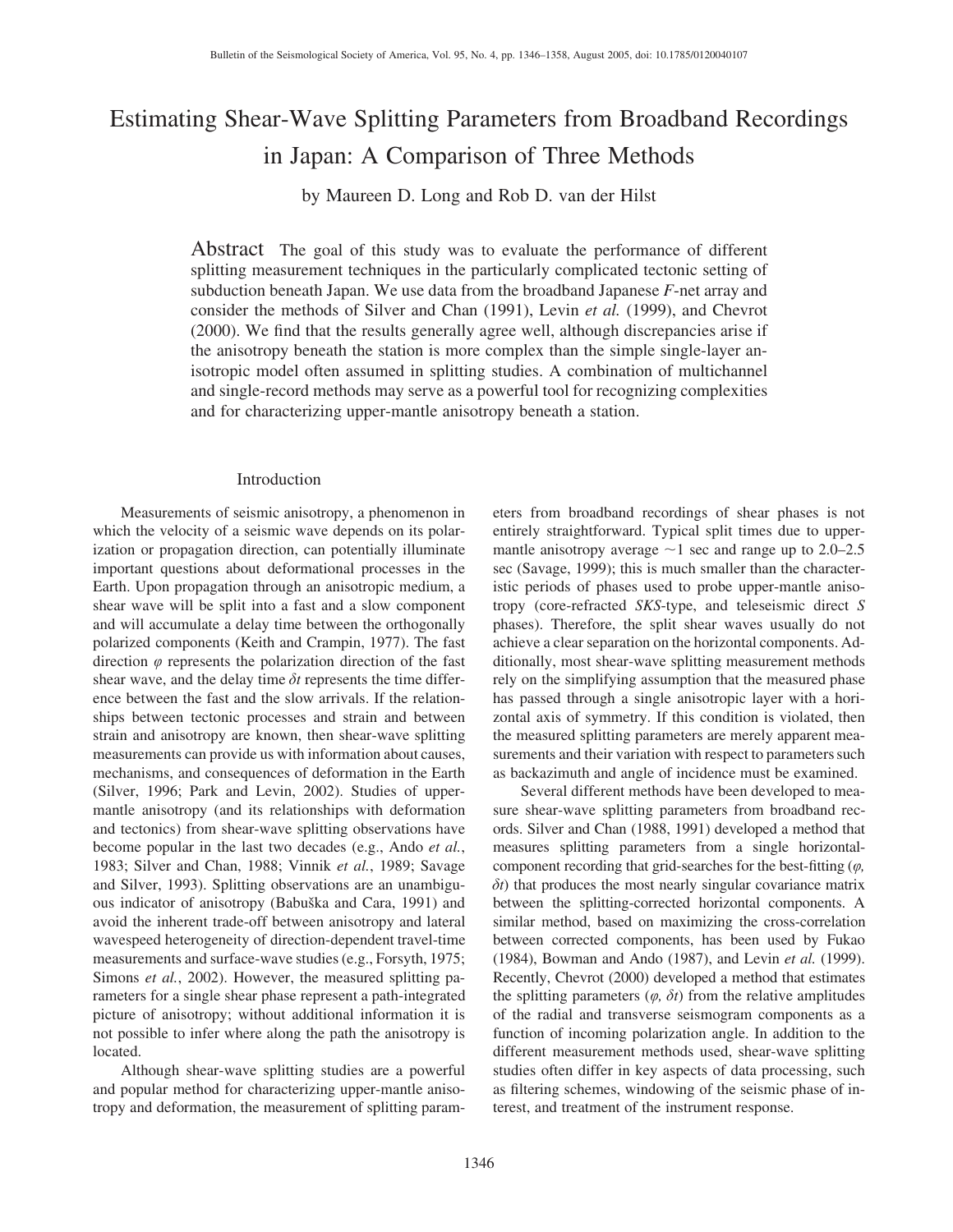This study was motivated by observations of several researchers (e.g., Levin *et al.*, 1999, 2004; Menke and Levin, 2003) that different measurement methods can give substantially different results; these differences have been attributed in part to complex anisotropic structure beneath the stations (in this article, we use the term "complex anisotropy" to describe any anisotropic structure that is more complicated than a single, laterally homogenous, horizontal anisotropic layer). Most comparisons among measurement methods have relied on synthetic data or have been fairly qualitative. Here, we evaluate the performance of different methods when applied to broadband seismic data from two stations of the *F*-net network in Japan, a particularly complicated tectonic region. Studies of shear-wave splitting are becoming increasingly common, but the performance of splitting measurement techniques are usually not evaluated in detail before their application to complex regions. Our aim here is to evaluate differences among splitting measurement methods in this particularly complex region before these splitting techniques are applied across the rest of the array.

Studies of shear-wave splitting due to upper-mantle anisotropy most commonly use core-refracted shear phases such as *SKS, PKS*, and *SKKS*. Core-refracted phases have two important advantages for shear-wave splitting. First, there is no contamination from near-source anisotropy; splitting must be due to anisotropic signal between the coremantle boundary (CMB) and the receiver. Second, the initial polarization of the incoming wave is constrained by the *P*to-*SV* conversion at the CMB. The nearly vertical incidence of *SKS*-type phases severely limits the depth resolution of splitting measurements, however, and the backazimuthal coverage at individual stations for *SKS*-type phases is often poor. These disadvantages can be ameliorated by the addition of direct *S* phases from teleseismic events; however, contamination from source-side anisotropy must then be assessed and accounted for.

In this study we examine shear-wave splitting at two stations from F-net, a network of broadband stations in Japan. This is part of a larger effort to characterize anisotropy and mantle deformation beneath Japan using shear-wave splitting measurements (Long and van der Hilst, 2005). The primary objective of this article is to evaluate and compare different shear-wave splitting measurement methods applied to real seismic data in a complicated region. Both stations have been in operation since 1995 and provide clean, highquality data; additionally, the data coverage with respect to backazimuth and/or incoming polarization azimuth and incidence angle is excellent. We wish to answer several questions. For ideal stations, with good data coverage and signalto-noise ratio, do different splitting methods yield the same best-fitting splitting parameters? Do different methods give us consistent insight into the nature of anisotropy beneath the station? Can we achieve reliable shear-wave splitting measurements in a complex region and be sure that our characterization of anisotropy is not dependent on the measurement method used? What are the advantages and disadvantages of each method? Can different measurement methods yield ambiguous or even contradicting results? If so, what are the implications for the inferred anisotropic models? Do the methods respond differently to changes in preprocessing procedure, such as the use of different filtering schemes?

In designing this study, we have chosen a subset of available splitting methods to evaluate. Many methods have been developed to constrain anisotropic models beneath seismic stations, such as those of Wolfe and Silver (1998), Rumpker and Silver (1998), Restivo and Helffrich (1999), and Menke and Levin (2003). We have selected three measurement methods that make relatively few assumptions about the anisotropic structure beneath the station, and we test if a consistent picture of anisotropy emerges with each of the measurement methods and if the use of different methods can lead to different and useful insights.

#### Splitting Measurement Methods

The Silver and Chan (1991) Method (Hereinafter SC1991)

This method operates upon the principle that the bestfitting splitting parameters  $\varphi$  and  $\delta t$  correspond to a certain inverse splitting operator that best linearizes the *S*-wave particle motion when the effect of the anisotropy is removed. In order to find the best splitting parameters, a grid search over possible  $(\varphi, \delta t)$  values was performed. Vidale (1986) demonstrated that the inverse splitting operator can be found from the time-domain covariance matrix of the horizontal particle motion. If the (orthogonal) horizontal components make angles of  $\varphi$  and  $\varphi + \pi$  with the wave's polarization vector **p**, and the time lag is given by  $\delta t$ , the covariance matrix  $C_{ii}$  between the (orthogonal) horizontal components *u* is given by

$$
\mathbf{C} = C_{ij}(\varphi, \delta t) = \int_{-\infty}^{\infty} u_i(t) u_j(t - \delta t) dt; i, j, = 1, 2.
$$

A quantitative measure of the linearity of the particle motion is given by the eigenvalues of **C**. For the isotropic case, the *S*-wave particle motion is linear and **C** will have one nonzero eigenvalue; in the presence of anisotropy, **C** will have two. Therefore, the inverse splitting operator that best corrects for the presence of anisotropy will result in a corrected horizontal covariance matrix that is most nearly singular. The most nearly singular corrected covariance matrix is found by maximizing  $\lambda_1$  (the larger eigenvalue), or from an equivalent eigenvalue-based measurement of linearity. Errors are estimated using a Fischer test formulation. We use a value of one degree of freedom per second; this is based on the rule of thumb given by Silver and Chan (1991) that assumes a stationary noise process and estimates the degrees of freedom directly from broadband data.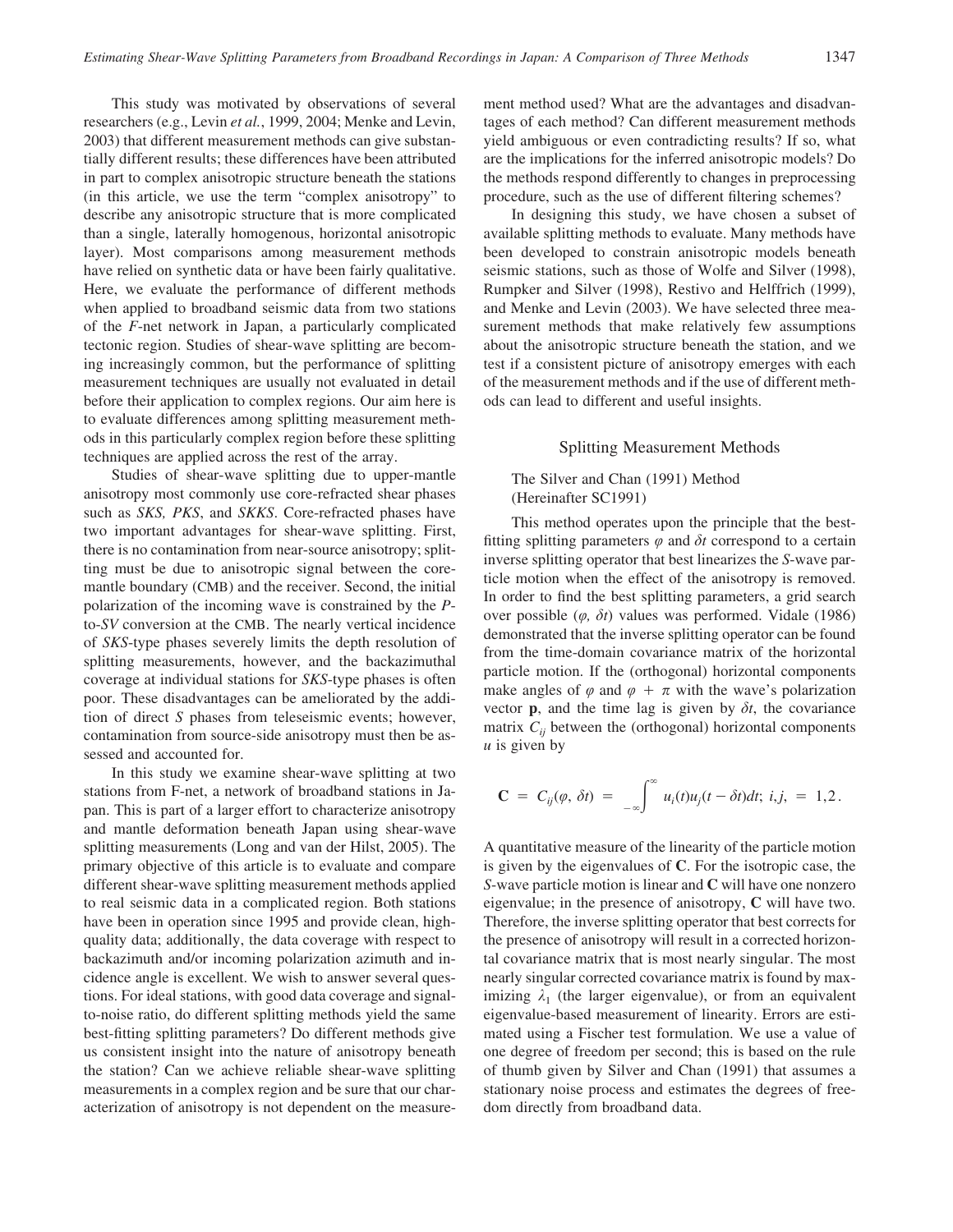# The Cross-Correlation Method (e.g., Levin *et al.*, 1999; Hereinafter LMP1999)

The cross-correlation method used by Fukao (1984), Bowman and Ando (1987), Levin *et al.* (1999), and others is very similar in concept to SC1991. This method also uses a grid search to find the pair of splitting parameters  $(\varphi, \delta t)$ that corresponds to the most nearly singular covariance matrix. However, the measure of linearity used in the correlation method is not the maximization of  $\lambda_1$  but the minimization of the determinant of the covariance matrix. This is mathematically equivalent to maximizing the cross-correlation between the horizontal components (Silver and Chan, 1991). This maximization of the cross-correlation can be visualized as searching for the inverse splitting operator that maximizes the similarity in the pulse shapes of the corrected seismogram components (Levin *et al.*, 1999). In other words, this method tries to accommodate the prediction that the *S* wave, after traveling through an anisotropic medium, should be composed of two orthogonally polarized pulses with identical shape, but time-delayed with respect to one other. Measurements of splitting parameters using the LMP1999 technique presented in this article were made using an implementation of the cross-correlation algorithm as presented by Levin *et al.* (1999). Uncertainties in the splitting parameters are computed using the metric described by these authors and are based on the deviations from perfect crosscorrelation (presumed to be caused by stochastic noise in the seismograms) for the best-fitting splitting parameters.

## The Chevrot (2000) Method (Hereinafter C2000)

The above methods can be referred to as single-record methods. The multichannel method developed by Chevrot (2000) takes a very different approach to estimating splitting parameters. It is based upon the predicted variation of the amplitudes of the transverse components with incoming polarization angle (equivalent to the backazimuth for *SKS*-type phases). For the case where  $\delta t$  is small compared to the dominant period of the waveform, the radial and transverse components for a vertically incident shear pulse with waveform *w*(*t*) and polarization **p** are given by (Silver and Chan, 1988; Chevrot, 2000).

$$
R(t) \approx w(t)
$$

$$
T(t) \approx -\frac{1}{2}(\delta t \sin 2\beta)w'(t),
$$

where  $w'(t)$  is the time derivative of the radial waveform  $w(t)$ , and  $\beta$  is the angle between the fast axis  $\varphi$  and the incoming polarization direction **p**. In the C2000 method, the amplitude of the transverse component relative to the derivative of the radial component is referred to as the splitting intensity; the azimuthal dependence of the splitting intensity is referred to as the splitting function; and the splitting vector is the ensemble of estimates of the splitting function obtained at different incoming polarization angles represented in the data set for a certain station. When a plot of the splitting vector is produced, the best splitting parameters are estimated by fitting a  $sin(2\theta)$  curve to the splitting vector. The amplitude of the sinusoid gives the best-fitting delay time, and the fast axis can be inferred from the phase of the sinusoid at the origin. An illustration of the variations in transverse component amplitude with incoming polarization is given in Figure 1, in which radial and transverse components for shear arrivals at *F*-net station TKA with similar incoming polarization angles have been stacked in 20° bins.

#### Data

In this study we utilize data from two broadband stations in the *F*-net network. Station SGN is located near Tokyo, in central Honshu, and station TKA is located in southern Kyushu (Figure 2). Both stations have been in operation since 1995; the measurements presented in this article come from data collected between 1995 and 2002. We selected clean recordings of teleseismic *S* phases (in the 40<sup>°</sup>–80<sup>°</sup> epicentral distance range), *SKS* (85°–120°), and *SKKS* (beyond 105°), as well as slab events located directly beneath the stations. An event map is shown in Figure 3. We restricted our use of direct *S* phases to deep ( $>200$  km) events to reduce contamination from source-side anisotropy for teleseismic *S* and to ensure that we sampled as much of the upper mantle as possible for local *S*. We have extensively tested our *F*-net splitting measurements to show that source-side contamination from direct teleseismic *S* phases is not a major factor in this data set. In these tests, we looked for systematic variation in measured splitting parameters due to variations in source depth or region. With the exception of a few intermediate-depth events from the Tonga subduction zone, which were subsequently removed from the data set, we found no evidence for systematic source-side contamination. These tests are described in detail by Long and van der Hilst (2005). With the use of direct *S* phases in addition to corerefracted phases we ensured that our data set covers a wide range of backazimuths, initial polarization azimuths, and incidence angles. Good data coverage in terms of initial polarization azimuths is necessary for the implementation of the multichannel method; additionally, good coverage in terms of all three parameters is necessary to gain sensitivity to structures more complex than a single horizontal anisotropic layer.

All of the broadband data were bandpass filtered using a 4-pole Butterworth filter with corner frequencies at 0.02 Hz and 0.125 Hz. In order to implement the multichannel method, the two horizontal components were rotated by the measured incoming polarization angle to separate the radial and transverse components. For all phases the initial polarization angle (direction of maximum polarization) was measured directly from the seismogram. This was done by computing the direction of maximum polarization using a covariance measure; see Vidale (1986). Although the shear-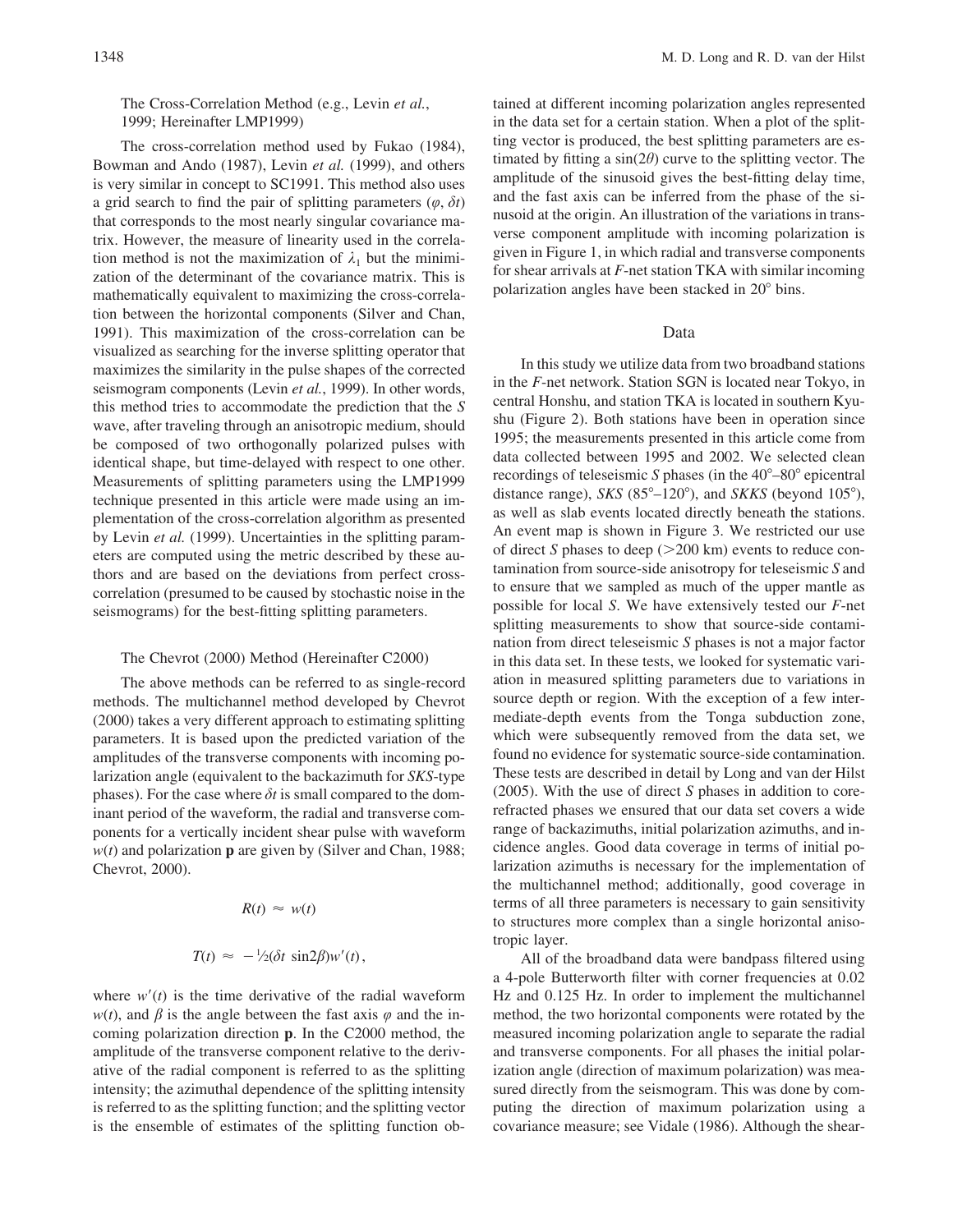

Figure 1. Illustration of the multichannel method using data from *F*-net station TKA. In the left panel, radial-component traces for a variety of incoming polarization angles are shown. Traces are stacked in  $20^{\circ}$  polarization angle bins, and radial-trace amplitudes have been normalized to 1. In the right panel, the corresponding stacked transverse traces are shown. To the left of the traces is the incoming polarization angle range; to the right of the traces is the number of records in the stack. The dependence of the transverse component on incoming polarization angle is clearly shown.



Figure 2. A station map for *F*-net. Stations in the network are marked with small circles; the two stations examined in this study, SGN and TKA, are marked with large triangles.

wave particle motions are elliptical due to the effect of splitting, the direction of maximum polarization can be retrieved because the splitting times are much smaller than the dominant period of the incoming phase. For *SKS* and *SKKS* phases, which generally had smaller signal-to-noise ratios than the direct *S* phases, the measured incoming polarization angle was compared to the backazimuth. The vast majority agreed to within  $10^{\circ}$ , and those records that did not (due to low signal-to-noise ratio or phase misidentification) were discarded. The rotated horizontal traces were then standard-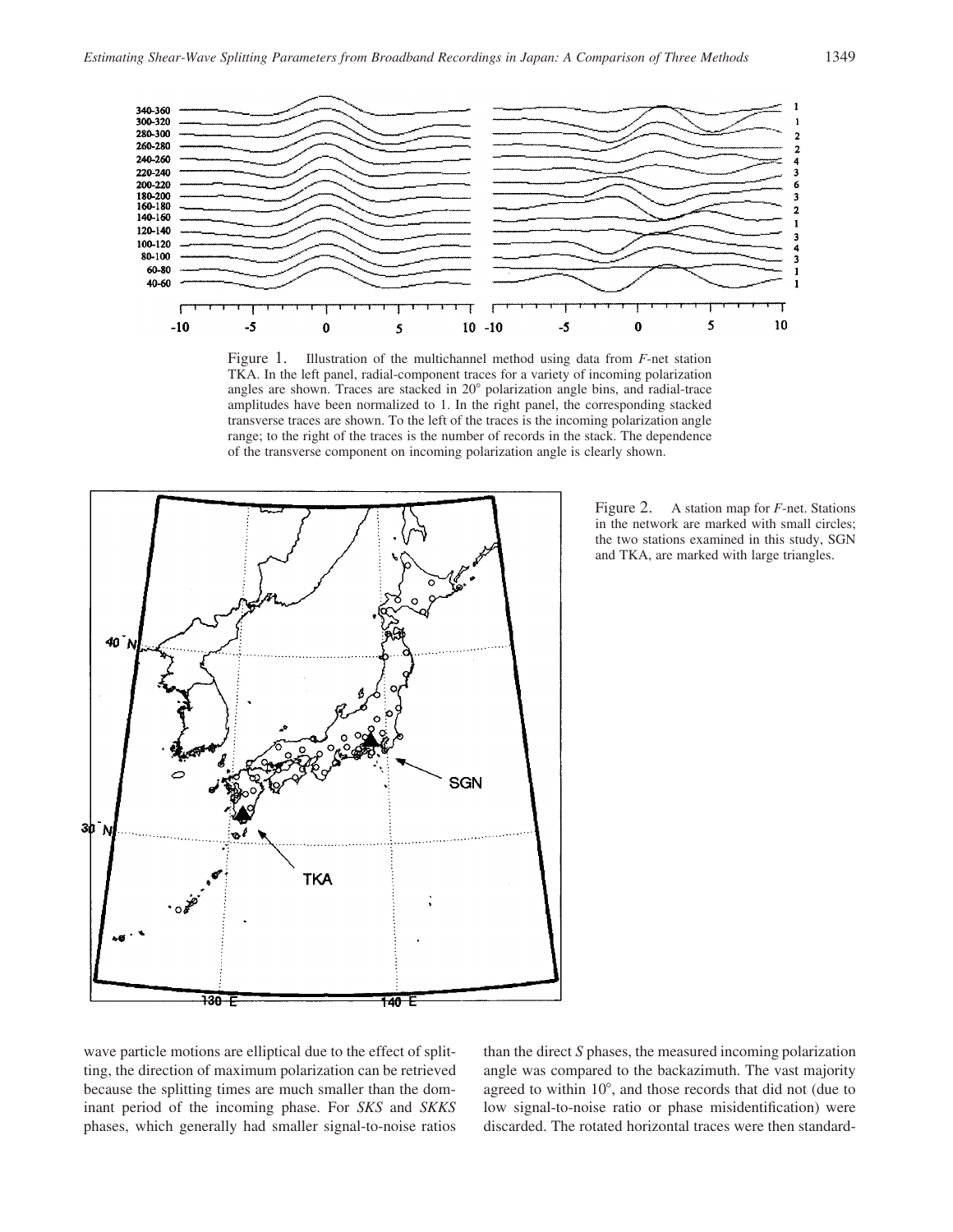



ized by a deconvolution of the radial waveform from the radial and transverse components. For all records the shape of the transverse waveform was compared to the time derivative of the radial waveform, and traces for which the transverse waveform did not match the predicted shape were discarded. In this way, all records were visually checked for satisfactory signal-to-noise ratio and waveform clarity. Seismograms for an *SKS* arrival recorded at station TKA in various stages of processing are shown in Figure 4.

## Splitting Measurements for *F*-net Stations

# Station TKA

At station TKA we identified 36 very high quality recordings of shear phases from which we measured shearwave splitting (28 teleseismic *S*, 5 local *S*, 2 *SKS*, 1 *SKKS*). Measured splitting parameters from each of the three methods are shown in Figure 5; for each method, the measurements are plotted as a function of incoming polarization azimuth. The C2000 splitting vector exhibits a striking sin(2*h*) dependence, although there is some scatter in the best fit to the data that is larger in amplitude than the size of the  $2\sigma$ formal error bars. However, a fit of a  $sin(2\theta)$  curve to the splitting vector allows us to retrieve best-fit splitting parameters of  $\varphi = 49.9^{\circ} \pm 1.4^{\circ}$ ,  $\delta t = 0.60$  sec  $\pm 0.03$  sec. The good fit of a  $sin(2\theta)$  curve to the splitting vector TKA demonstrates that the C2000 method works well with the two modifications we have introduced: (1) the use of direct *S* phases in addition to *SKS*-type phases and (2) the use of splitting intensity measurements from individual records in the construction of the splitting vector rather than stacking several measurements in each backazimuthal window. Indeed, several studies (e.g., Schulte-Pelkum and Blackman, 2003) have demonstrated that stacking or averaging splitting measurements in backazimuthal windows results in a loss of sensitivity to complex anisotropic structure.

The results from the LMP1999 and SC1991 measurements are also plotted as a function of incoming polarization azimuth in Figure 5. It should be noted that there are fewer usable measurements for these two methods than for the multichannel method. This is due to the different treatment of null splitting measurements by the two classes of method. Measurements of little or no splitting are easily incorporated using the C2000 method, because these are simply represented by splitting intensities close to zero. Null splitting is represented on the plots of single-record measurements with crosses; however, splitting parameters cannot be extracted from records with null or near-null splitting using the singlerecord measurement methods. The average split times obtained with single-record methods tend to be larger than the  $\delta t$  obtained with the multichannel method; moreover, both single-record methods have a tendency to obtain unreasonably large split times for some records with small amplitudes on the transverse components [this phenomenon has been observed by several other authors, including Silver and Chan (1991) and Levin *et al.* (1999)]. In general, however, the three methods yield comparable average splitting measurements for station TKA, and the splitting patterns obtained with all three methods are generally consistent with a singlelayer model of anisotropy beneath station TKA.

#### Station SGN

Splitting results for station SGN are shown in Figure 6. At this station we obtained measurements for 21 teleseismic *S* recordings, 3 local *S*, 9 *SKS*, and 5 *SKKS*. The splitting vector obtained with the multichannel method deviates more from a simple  $sin(2\theta)$  variation than the vector at station TKA. We can still fit a  $sin(2\theta)$  curve to the splitting vector and obtain splitting parameters ( $\varphi = -48.0^{\circ} \pm 1.1^{\circ}$ ,  $\delta t =$  $0.57$  sec  $\pm$  0.03 sec), but the scatter in the data suggests a deviation from simple anisotropy beneath this station. The LMP1999 results at this station (Figure 6) also exhibit intriguing complexity; the plot of measured fast directions as a function of incoming polarization angle reveals a clear 90 periodicity, which is characteristic of two anisotropic layers (Özalaybey and Savage, 1994; Silver and Savage, 1994). It is difficult to discern a clear periodicity in the LMP1999 *dt* measurements, however, and these measurements also deviate significantly from the predictions of a simple anisotropic model. SC1991, curiously, yields fewer stable mea-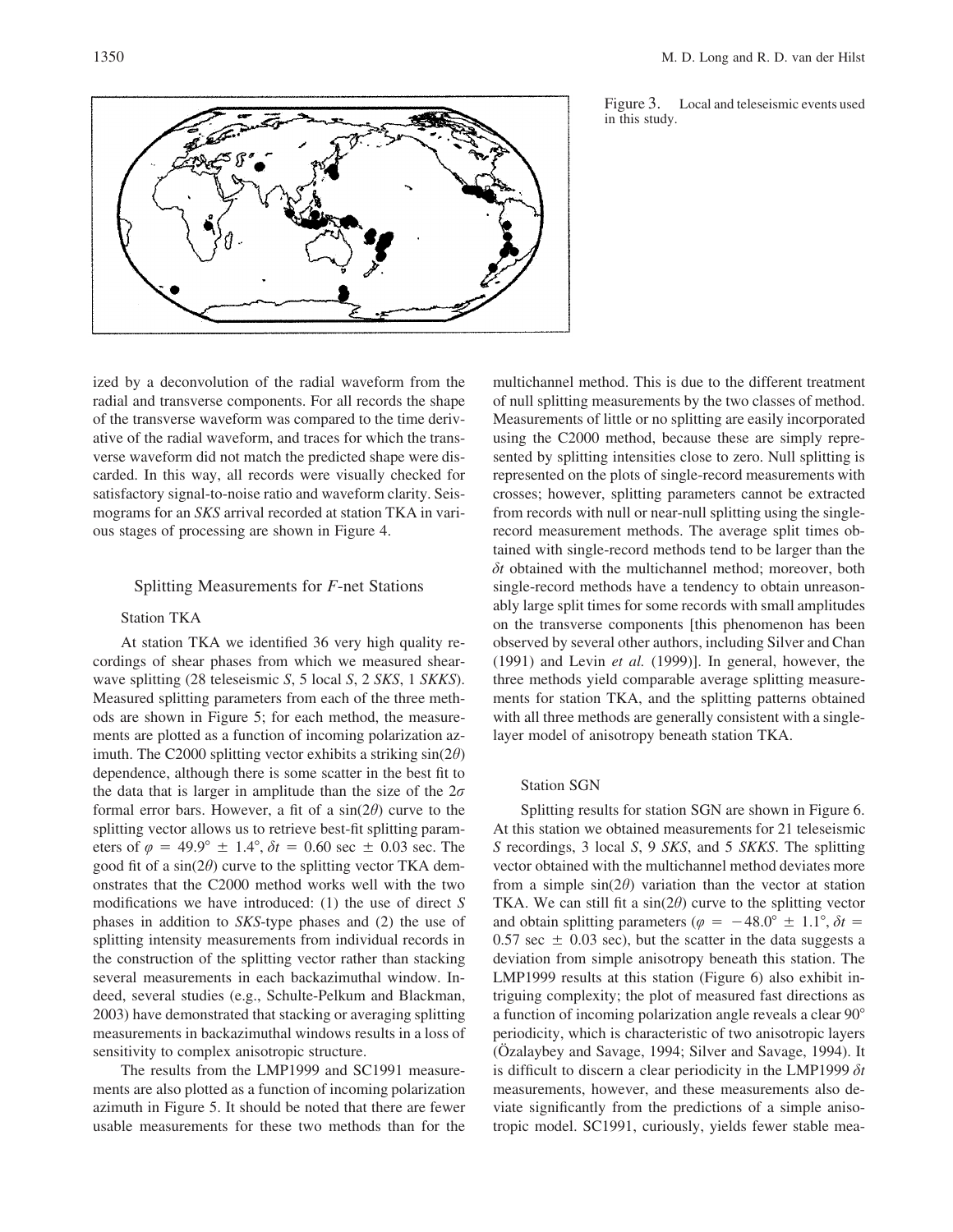

Figure 4. Record of an *SKS* phase at station TKA in various stages of processing. At top left, a raw, unfiltered three-component seismogram is shown. At top right, the traces have been bandpass-filtered with corner frequencies at 0.02 Hz and 0.125 Hz, and the expected travel times from the iasp91 earth model for *SKS* and *SKKS* are shown. At bottom left, the filtered horizontal traces have been rotated by the backazimuth to show the radial component (bottom trace) and transverse component (middle trace). The radial component has been deconvolved from both horizontal traces to standardize them. In the top trace, the transverse component is overlain with the time derivative of the radial component. As expected, the transverse component has the shape of the radial component derivative.

surements at SGN than the LMP1999 method, and it does not yield a 90 $^{\circ}$  periodicity. The average  $\delta t$  obtained with SC1991 is significantly higher than the averages obtained with the other two methods, and the formal errors for individual SC1991 measurements are larger than the formal errors for LMP1999 measurements.

Can we attribute the differences in splitting pattern between stations TKA and SGN to differences in data quality or differences in source-side contamination from direct *S* phases? We do not observe any difference in signal-to-noise ratios between the two stations; TKA and SGN are both very high quality stations, and only records with very clear, lownoise shear arrivals are retained in this study. As discussed in detail by Long and van der Hilst (2005), there is good evidence that source-side contamination from direct *S* phases is not a large factor in this splitting data set. Additionally, we note that the source distribution for the two stations is nearly identical; therefore, the character of source-side contamination, if present, should not be different for the two stations. A difference in the anisotropic geometry beneath the two stations is therefore the most likely explanation for the observed difference in splitting pattern. Because a 90 periodicity is observed at station SGN, two distinct anisotropic layers are likely present beneath this station.

# Comparison of Results from Three Splitting Measurements

We now compare more directly the splitting results from the three different splitting methods at stations TKA, where splitting is generally consistent with a simple anisotropic model, and SGN, where the splitting patterns deviate significantly from predictions of simple anisotropy, and where a two-layer model may be needed to explain the data. The three methods agree very well at station TKA. It is difficult to compare directly individual measurements from the multichannel approach with those of the single-record methods, but a direct comparison of the SC1991 and LMP1999 measurements for station TKA is shown in Figure 7. We find that for every recording for which both methods yield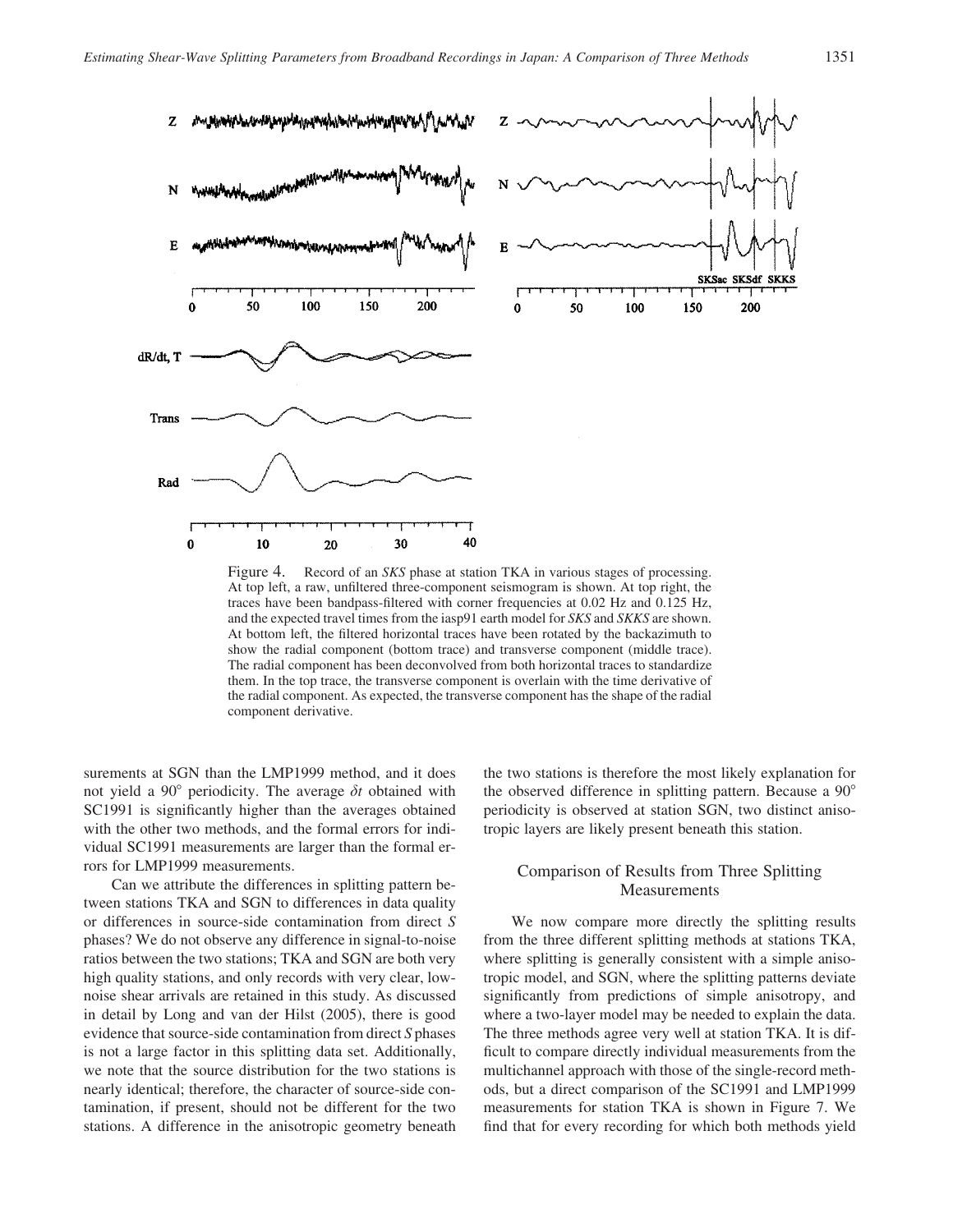

Figure 5. Results of splitting analysis for *F*-net station TKA for three measurement methods. Circles represent direct *S* phases, and triangles represent core-refracted phases. Null measurements are shown with crosses for the SC1991 and LMP1999 methods. All measurements are plotted as a function of incoming polarization angle, which is measured directly from the seismogram for *S* phases, and is equal to the backazimuth for *SKS/SKKS*. Polarization angles were measured between 0° and 180°, but measured angles for events with backazimuths between 270° and 90° were adjusted by adding 180° to the polarization angle. Therefore, arrivals with similar measured polarizations coming from events with widely different backazimuths will plot 180 apart on these diagrams. All error bars are 2*r*.

a usable measurement, the measurements agree within their formal  $2\sigma$  errors. (For the purpose of this comparison, we adopt the very inclusive definition that a usable measurement has a  $2\sigma$  error in the fast direction of less than  $\pm$  45<sup>°</sup> and a  $2\sigma$  error in  $\delta t$  that is less than the magnitude of  $\delta t$  itself; that is, the range of  $\delta t$  values allowed by the data does not include zero.) We can find some events for which the SC1991 measurement yields a more tightly constrained estimate with smaller formal errors than the LMP1999 method, but examples of the opposite can also be found.

At station SGN we also find that the average splitting parameters obtained with each method agree fairly well, with the exception of the large average  $\delta t$  obtained with the SC1991 method. However, if we compare the two singlerecord methods directly (Figure 8), we see that there are several events for which the two methods yield measurements that disagree. Additionally, SC1991 yields far fewer

usable measurements than the LMP1999 method. We propose that complexity in anisotropic structure (for instance, the presence of two distinct anisotropic layers) produces both the discrepancies between the two methods and the smaller number of usable SC1991 measurements. The presence of multiple anisotropic layers, and therefore multiple splitting that is measured as an apparent single-splitting measurement (Silver and Savage, 1994), probably subtly distorts waveforms such that the SC1991 method is more likely to be unstable, and such that the two methods are more likely to disagree.

We also test how the three methods respond to different filtering schemes. Several studies have found that splitting measurements can be frequency dependent (e.g., Clitheroe and van der Hilst, 1998; Matcham *et al.*, 2000) All data presented so far in this paper were bandpass-filtered between periods of 8 and 50 sec. To assess the effects of different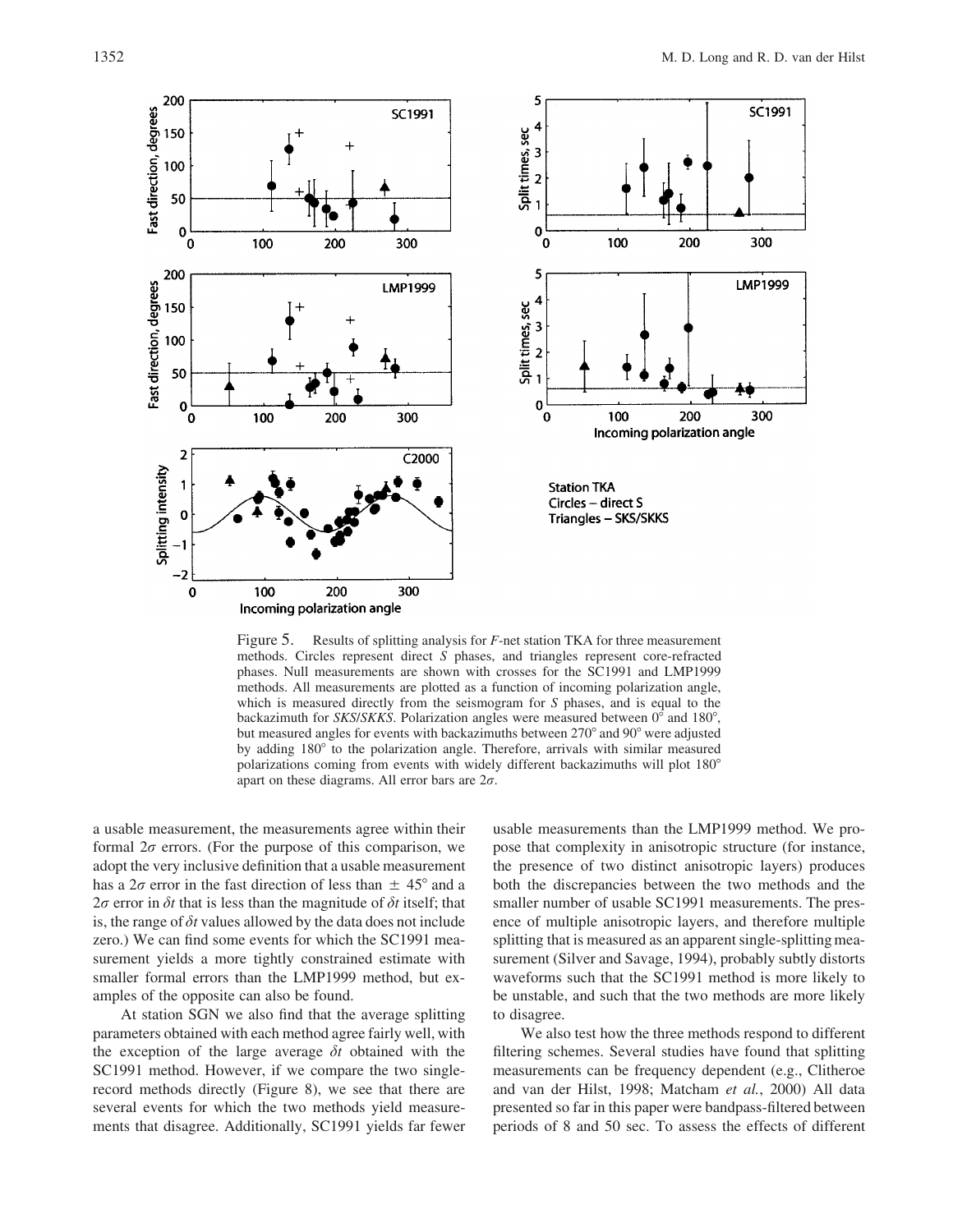

Figure 6. Similar to Figure 5, but showing results from station SGN.



Figure 7. A direct comparison of the splitting measurements at station TKA using the so-called single-record methods. SC1991 measurements are plotted as circles, while LMP1999 measurements are plotted as triangles. Only those events which yielded a well-constrained measurement using both methods are shown on this plot. All error bars are 2*r*.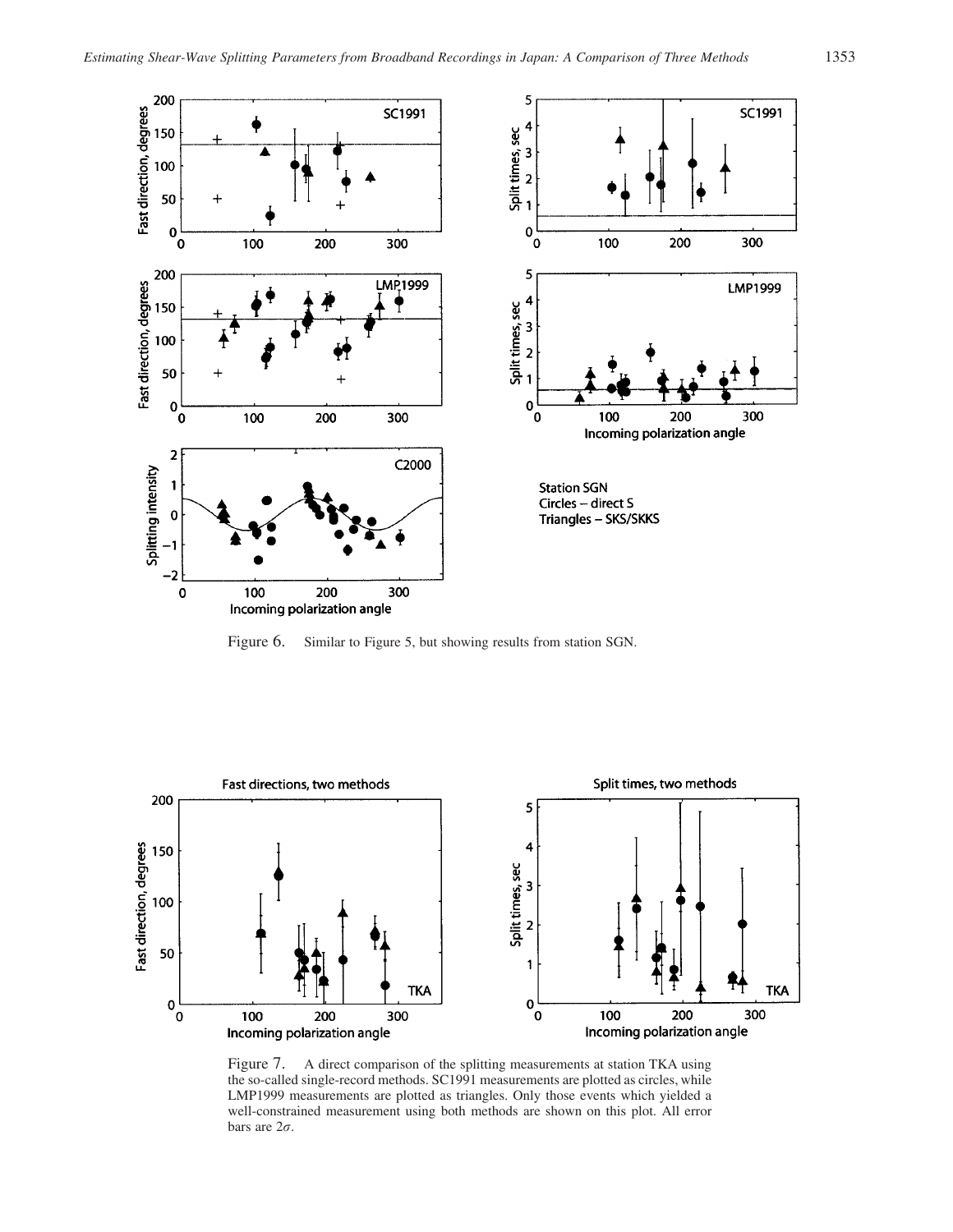

Figure 8. Similar to Figure 7, but displaying splitting measurements for station SGN.

filtering schemes on the splitting measurements, we experimented with a variety of high-, low-, and bandpass filters. Generally, we found that the measured fast direction did not depend on the filtering scheme used, and that the first-order effect on measured  $\delta t$  values was to decrease the split time when primarily high-frequency signals were used. To illustrate this, we show filtering tests on TKA data for each method using high- and low-pass Butterworth filters with a corner frequency of 0.2 Hz (5-sec period). The results of these filter tests are shown in Figure 9. In general, fewer usable measurements were made using the high- and lowpass filtering schemes than with the bandpass filter. For the multichannel method, the best splitting parameters obtained with the low-pass filtering scheme ( $\varphi = 53.5^{\circ} \pm 2.4^{\circ}, \delta t =$ 0.54 sec  $\pm$  0.06 sec) were consistent with the results with the original filter ( $\varphi = 49.9^{\circ} \pm 1.4^{\circ}$ ,  $\delta t = 0.60$  sec  $\pm 0.03$ sec), while the effect of the high-pass filter was to decrease the amplitude of the sinusoid and increase the errors on the individual measurements ( $\varphi = 59.7^{\circ} \pm 7.8^{\circ}, \delta t = 0.24$  sec  $\pm$  0.07 sec). For the single-record methods, the most noticeable effect of the high- and low-pass filtering scheme was to dramatically decrease the number of usable measurements, making rigorous comparisons difficult. It is not obvious for the data used here that discrepancies between high-, low-, and bandpass-filtered single-record measurements are systematic. It seems that of the three methods considered here, the multichannel method is the least dependent on the filter scheme used.

# Discussion

With our analysis of the performance of three splitting measurement methods at *F*-net stations SGN and TKA, we have shown that each of the methods have distinct advantages and disadvantages. The multichannel method of Chevrot (2000) provides a natural way of investigating the backazimuthal variations of splitting parameters that is associated with complex anisotropic structure, as well as a natural way of incorporating null splitting measurements into an averaging scheme. Additionally, the multichannel method is more robust against changes in frequency content than the single-record methods. However, the multichannel method has the disadvantage of requiring adequate data coverage in backazimuth (or incoming polarization azimuth for direct *S*), which is often impossible to achieve with *SKS*-type phases alone and can be difficult to achieve even with the use of direct *S* phases. Also, the multichannel method requires an accurate measurement of initial polarization, which is straightforward for *SKS*-type phases but less accurate for direct *S*. The SC1991 method has the advantage of being applicable to a single record, and it does not need an accurate initial polarization measurement. Additionally, we have shown that SC1991 sometimes outperforms the LMP1999 method on individual records. However, both single-record methods are sensitive to the filtering scheme used, and both have drawbacks regarding the definition of null splitting measurements and their incorporation into averaging schemes. The SC1991 method appears to yield fewer usable measurements and larger error bars for stations that overlie complex anisotropic structures (for example, multiple layers). The LMP1999 method yielded more usable measurements than the SC1991 method at station SGN and can sometimes outperform it on individual records even for simple stations (e.g., TKA). Aside from this, it shares many of the same advantages and disadvantages of the SC1991 method.

Because each of the three methods has distinct advantages and disadvantages, and because the most time-consuming and labor-intensive part of making shear-wave splitting measurements is not in the measurements per se but rather in the data preprocessing and selection, it may be advisable to use a combination of all three measurement methods. This is especially true if the data suggest that the station is located above complex anisotropic structure, where a combination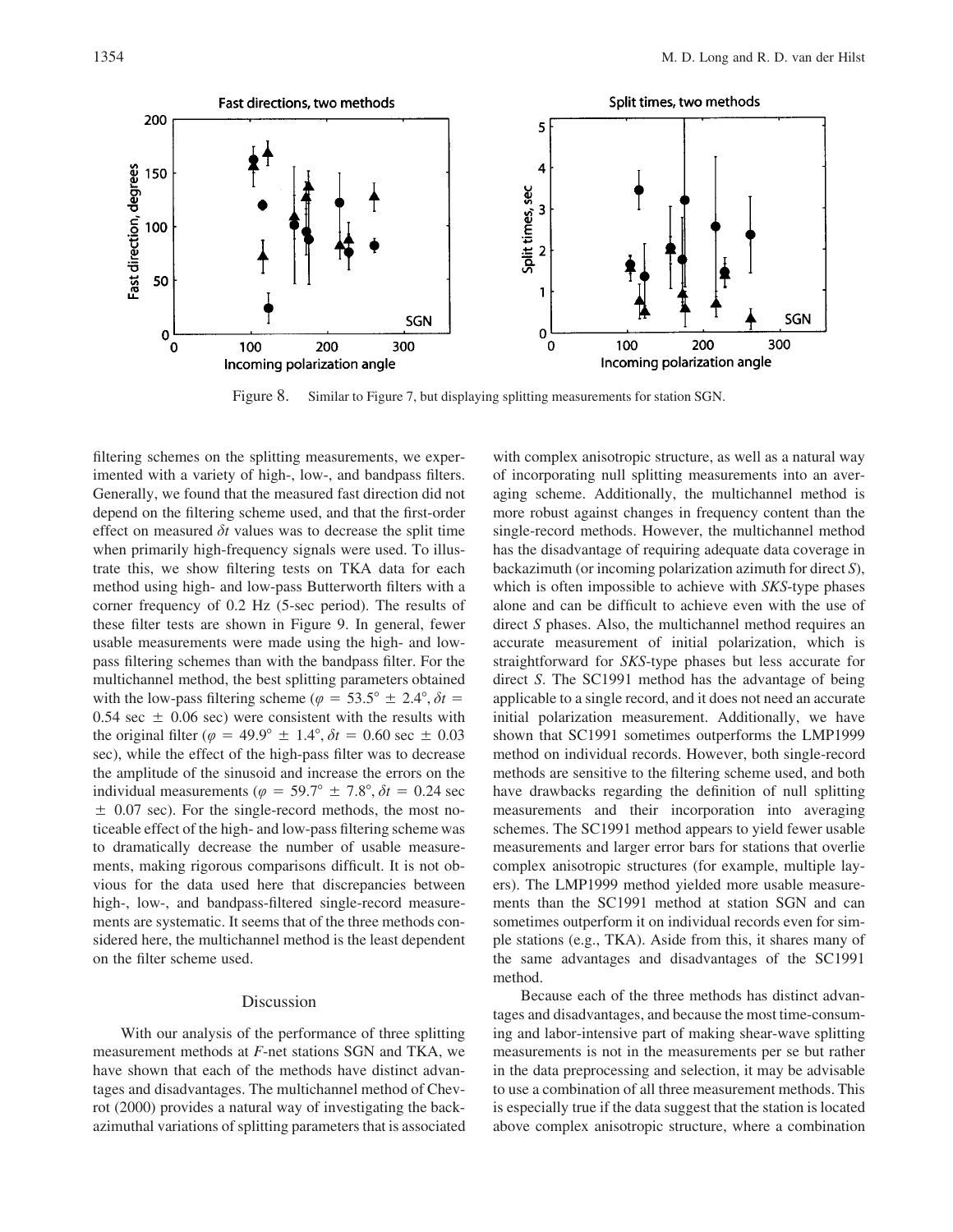



Figure 9. (a) Results of filter tests for station TKA for the C2000 method. Each plot shows the results yielded by three different filtering schemes—bandpass-filtered between 0.02 and 0.125 Hz, high-pass-filtered at 0.20 Hz, and low-pass-filtered at 0.20 Hz. (*continued*)

of the multichannel and single-record methods can be especially powerful. The LMP1999 method seems to outperform the SC1991 method at stations overlying complex anisotropic structures, but SC1991 can occasionally yield better-constrained estimates than the LMP1999 method for individual records. Therefore, the application of both the SC1991 and LMP1999 methods increases the number of usable measurements at a given station.

In situations where the anisotropic structure beneath the station is complex, the average splitting parameters obtained either by taking a weighted average of individual singlerecord measurements or by fitting a  $sin(2\theta)$  curve to the multichannel splitting vector may have little physical meaning. However, a qualitative comparison of the multichannel and single-record methods can be very useful, as each method can yield different insights upon visual inspection. In addition, the differences in splitting behavior between station TKA and station SGN suggest that a quantitative comparison of the single-measurement methods (SC1991 and LMP1999) can increase confidence in individual splitting measurements for stations in regions that may overlie complex geological structures. Discrepancies between measured splitting parameters outside the  $2\sigma$  confidence intervals indicate that (1) complex anisotropy is likely, and that good coverage in incoming polarization angle is needed to fully characterize the anisotropy, and that (2) the individual records exhibiting discrepancies should not be included in the interpretation of the splitting parameters. This allows the analyst to discard questionable measurements and thus instills more confidence in the results.

In the case of the stations discussed in this article, the combination of measurement methods and good data coverage allow us to characterize the anisotropic structure beneath TKA and SGN with a high degree of confidence. Station TKA, which is located at the northernmost part of the Ryukyu arc (Figure 2), exhibits a splitting pattern that is consistent with a single anisotropic layer, and we find a fast direction that trends northeast–southwest. This direction,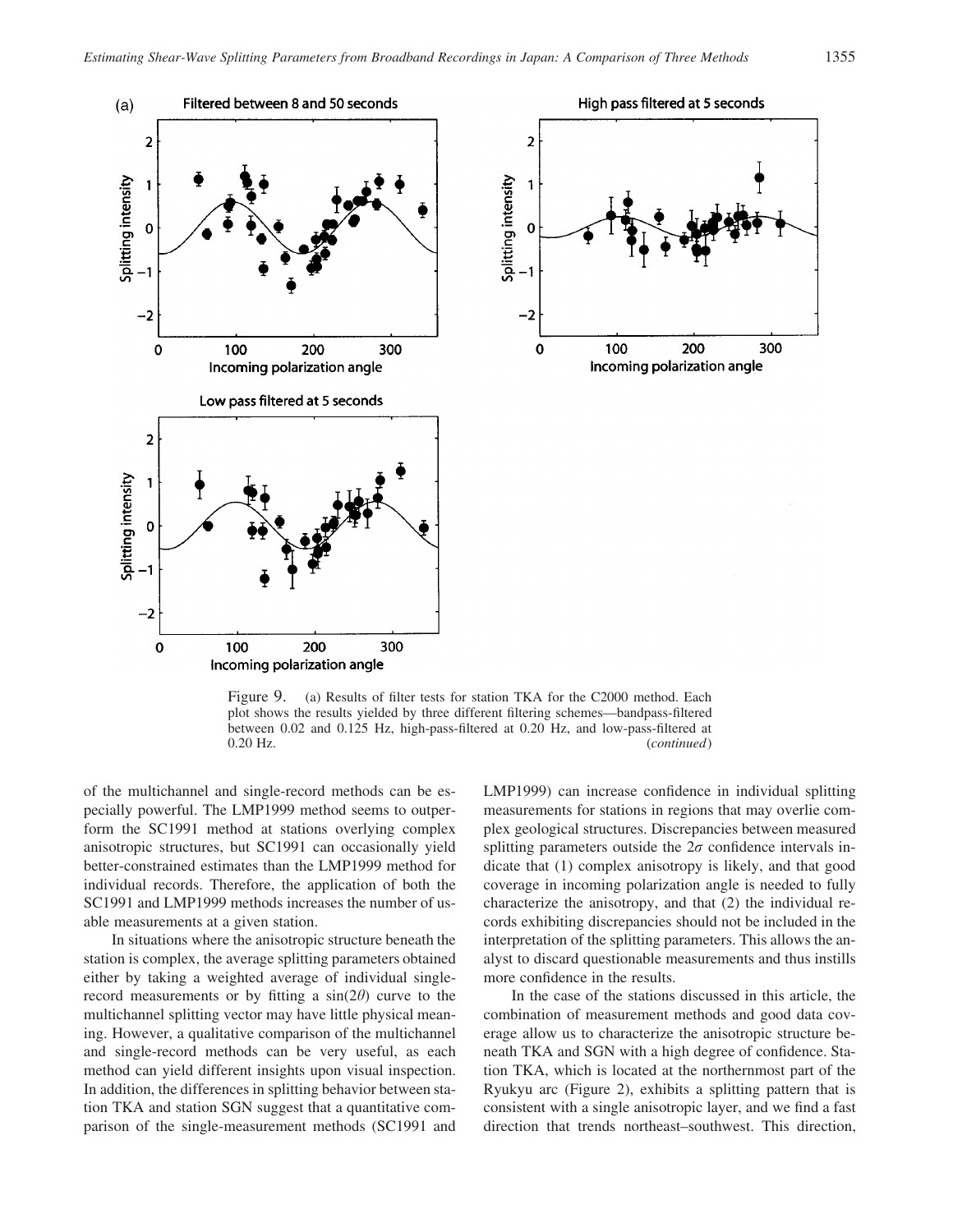

Figure 9. (*continued*) (b) Results of filter tests with the SC1991 method for each of the filtering schemes discussed above. The horizontal lines on each plot indicate the average splitting parameters obtained with the C2000 method for each frequency band. (*continued*)

parallel to the strike of the Ryukyu trench and perpendicular to the direction of convergence at the Ryukyu arc, is consistent with the fast directions at other Ryukyu arc stations (Long and van der Hilst, 2005). Station SGN is located in a more tectonically complicated region and overlies a region of complicated slab morphology (see Long and van der Hilst, 2005, and references therein) The more complicated splitting pattern exhibited at station SGN, and the existence of discrepancies among the splitting measurement methods at this station, are consistent with a two-layer anisotropic model.

#### Summary

We have evaluated the performance of three different methods of estimating shear-wave splitting parameters from broadband recordings from the two considered Japanese stations. We generally find that the three methods agree well with each other, although the presence of complex anisotropy (inferred from backazimuthal variations in apparent splitting parameters) beneath the seismic station can introduce discrepancies among the methods. The Silver and Chan (1991) method seems particularly affected by the presence of complex anisotropy beneath the station. We find that the multichannel method of Chevrot (2000) is more robust when the data are subjected to different filters than the singlerecord methods of Silver and Chan (1991) and Levin *et al.* (1999). We conclude that a combination of multichannel and single-record methods can serve as a powerful tool for characterizing anisotropy beneath a seismic station, especially in the presence of anisotropic structure that is more complex than a simple single, horizontal anisotropic layer model. Specifically, a comparison among the three methods can help identify stations that overlie anisotropic structure that is more complex than a simple, horizontal anisotropic layer, and the analysis of discrepancies between single-record SC1991 and LMP1999 measurement methods can help identify individual measurements that are unreliable.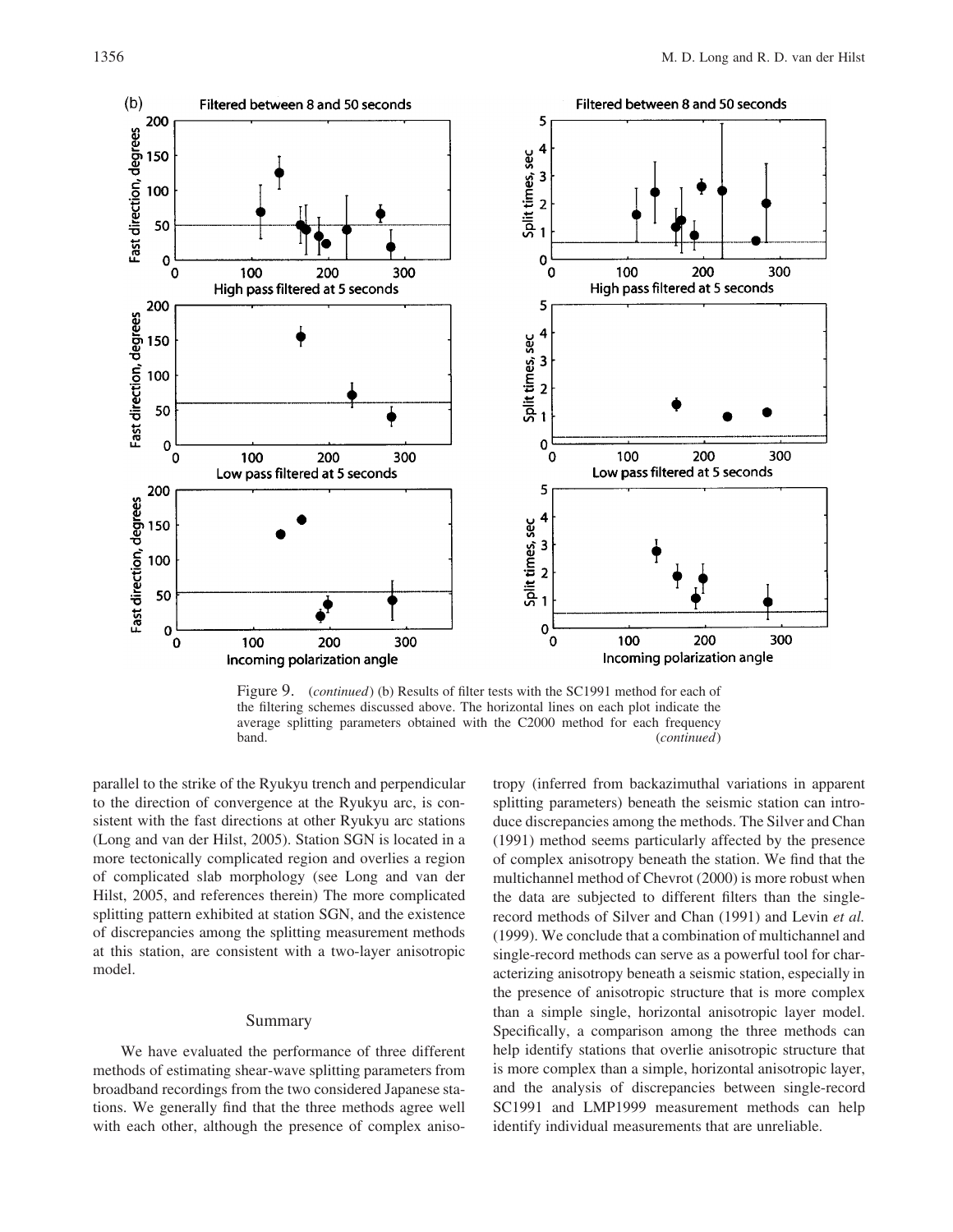

Figure 9. (*continued*) (c) Results of filter tests with the LMP1999 method for each of the filtering schemes discussed above. The horizontal lines on each plot indicate the average splitting parameters obtained with the C2000 method for each frequency band.

# Acknowledgments

We thank Sebastien Chevrot for assistance with data processing and for providing his splitting codes, and Bill Menke for making his crosscorrelation code freely available. We thank the Japanese National Research Institute for Earth Science and Disaster Prevention for maintaining the *F*net array and making the data freely available and easily accessible. This article was greatly improved by insightful comments from Matt Fouch and an anonymous reviewer. This research was supported by NSF grant EAR-0337697 and by an NSF Graduate Research Fellowship awarded to M.D.L.

# References

- Ando, M., Y. Ishikawa, and F. Yamazaki (1983). Shear wave polarization anisotropy in the upper mantle beneath Honshu, Japan. *J. Geophys. Res.* **88,** 5850–5864.
- Babuška, V., and M. Cara (1991). *Seismic Anisotropy in the Earth, Modern Approaches in Geophysics*, vol. 10, Kluwer Academic Publishers, Dordrecht, The Netherlands.
- Bowman, J. R., and M. Ando (1987). Shear-wave splitting in the uppermantle wedge above the Tonga subduction zone, *Geophys. J. R. Astr. Soc.* **88,** 25–41.
- Chevrot, S. (2000). Multichannel analysis of shear wave splitting, *J. Geophys. Res.* **105,** 21,579–21,590.
- Clitheroe, G., and R. van der Hilst (1998). Complex anisotropy in the Australian lithosphere from shear-wave splitting in broad-band SKS records, in *Structure and Evolution of the Australian Continent, Geodyn. Ser.*, vol. 26, J. Braun, J. Dooley, B. Goleby, R. van der Hilst, and C. Klootwijk (Editors), AGU, Washington, D.C., 73–78.
- Forsyth, D. W. (1975). The early structural evolution and anisotropy of the oceanic upper mantle, *Geophys. J. R. Astr. Soc.* **43,** 103–162.
- Fukao, Y. (1984). Evidence from core-reflected shear waves for anisotropy in the Earth's mantle, *Nature* **309,** 695–698.
- Keith, C. M., and S. Crampin (1977). Seismic body waves in anisotropic media: synthetic seismograms, *Geophys. J. R. Astr. Soc.* **94,** 225–243.
- Levin, V., D. Droznin, J. Park, and E. Gordeev (2004). Detailed mapping of seismic anisotropy with local shear waves in southeastern Kamchatka, *Geophys. J. Int.* **158,** 1009–1023.
- Levin, V., W. Menke, and J. Park (1999). Shear wave splitting in the Appalachians and the Urals: a case for multilayered anisotropy, *J. Geophys. Res.* **104,** 17,975–17,993.
- Long, M. D., and R. D. van der Hilst (2005). Upper mantle anisotropy and deformation beneath Japan from shear wave splitting, *Phys. Earth Planet. Interiors*, in press.
- Matcham, I., M. K. Savage, and K. R. Gledhill (2000). Distribution of